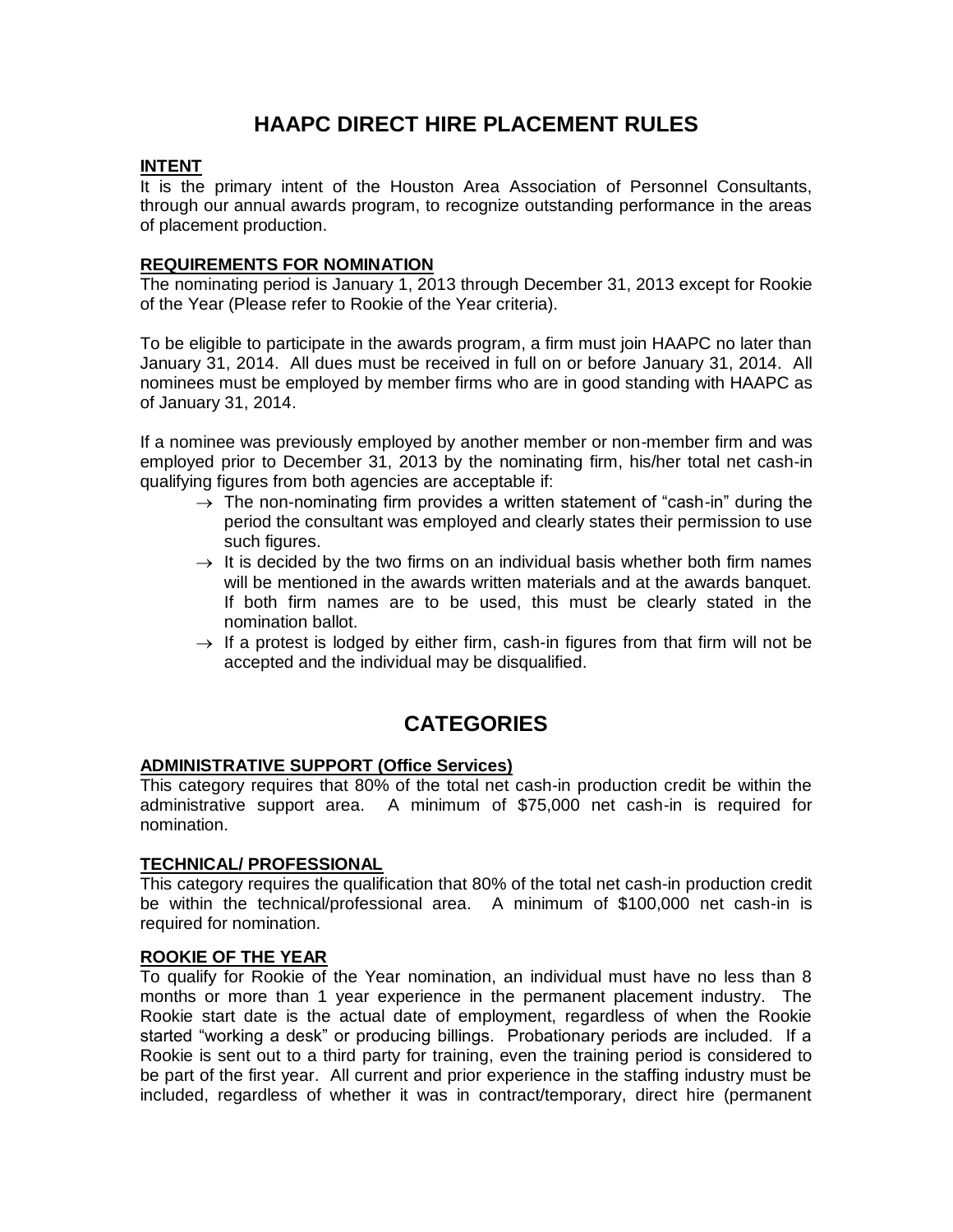placement) or blended services. An individual can be nominated for Rookie of the Year only once. NO MINIMUM NET CASH-IN IS REQUIRED FOR ROOKIE PARTICIPATINON.

All net cash-in and split-fee criteria apply. The month in which the Rookie starts will be counted as a full month for the purpose of the annualized cash-in figures regardless of whether it is the first or last day of the month. The cash-in figures will be tabulated according to the following formula:

Total net cash-in (DIVIDE) Months in Business (EQUALS) Average monthly cash-in (MULTIPLY) 12 months (EQUALS) annualized cash-in figures

### **Examples:**

### **2013 Nominees**

Nominee beings employment *on or before May 1, 2013*. Reporting period is from the start date of employment to first year anniversary date, if the anniversary date is no later than December 31, 2013. Those qualify for nomination now (2013).

May 1, 2013 – December 31, 2013 reporting period  $= 2011$  nominee (Example) \$80,000 / 8 = \$10,000 X 12 = \$120,000

The production figures will be tabulated on a prorated basis. The Rookie Award will be presented to one consultant in the Technical/Professional category and to one consultant in the Administrative Support category.

Consultants who qualify for the Rookie of the Year ward can also be nominated for a regular award if they qualify. NO Rookie candidate will be automatically nominated for a regular award. If nominations are to be made in BOTH the Rookie and regular categories, nomination fees must be paid for both entries, the nominee's name must be submitted for both categories, and calculations must be made according to each category's rules.

# **INSTRUCTIONS AND CRITERIA**

### **NET CASH-IN**

Criteria for nominations will be based on "net cash-in" of each nominee. "Net cash-in" as defined herein shall mean all permanent placement fees collected during 2013, including fees billed prior to January 1, 2013 but actually collected in 2013. In addition, split fees may be included and calculated as defined under "SPLIT-FEE CRITERIA". Net cash-in must exclude fall-offs where monies where returned, contract or temporary fees, finders fees for salary surveys, resume' typing services, expenses reimbursed by client, management consulting fees, etc., or any fees not directly generated as a result of placing a person for permanent employment, except for non-refundable retained search fees actually collected in a permanent placement process.

Production of individuals who leave a firm during the course of the year may not be considered the manager's production or be credited to any other consultant who did not actually receive credit originally for the placement.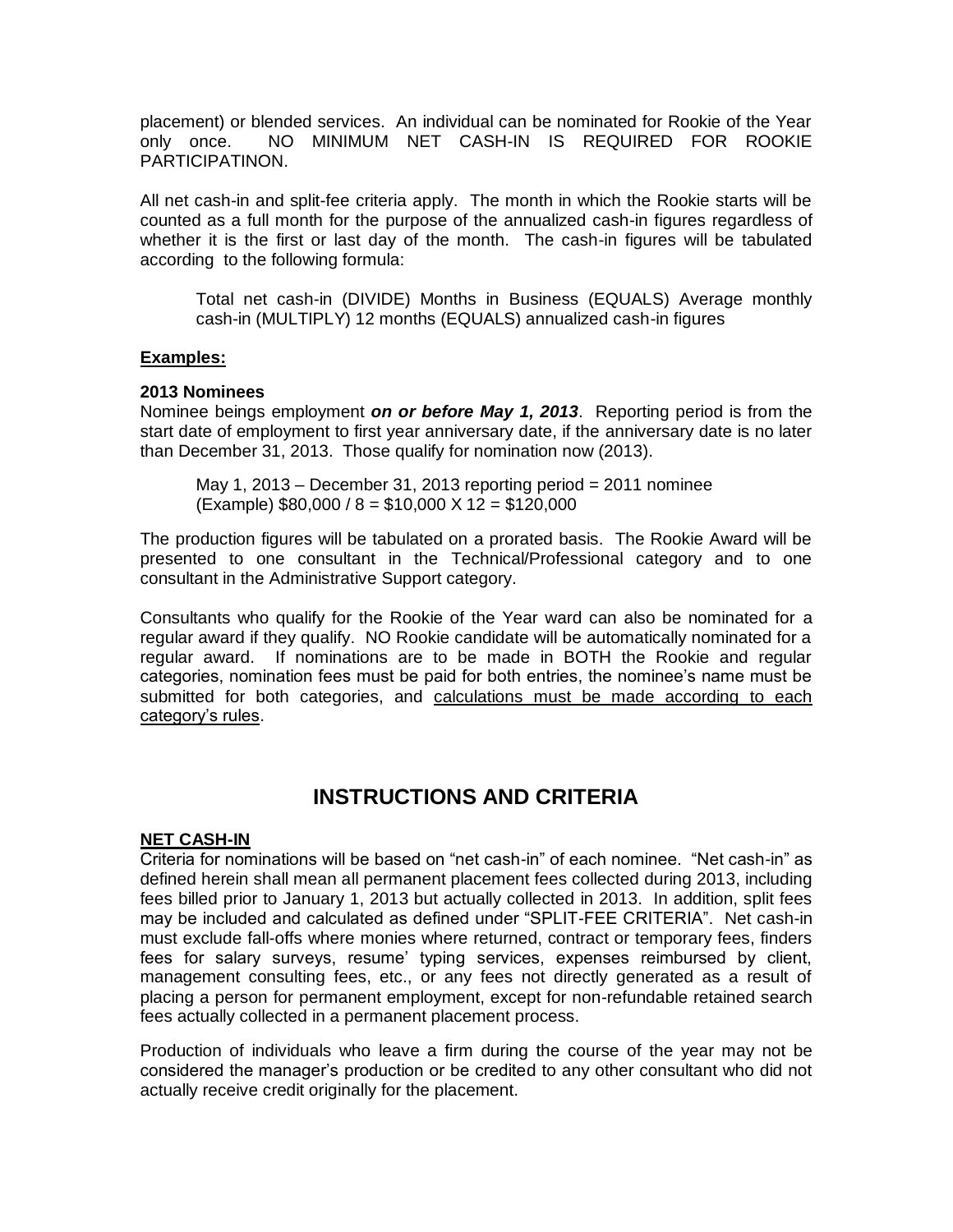Ultimately, all permanent placement fees counted must be a direct result of the efforts of the nominee which can be verified through audit.

### **SPLIT-FEE CRITERIA**

To calculate "net cash-in" involving any splits between consultants, the total cash-in credited to a nominee (production credit) must reflect only the designated portion of the fee collected, ie "job order" portion or "applicant" portion (to a maximum of 70%) with the total of all portions not to exceed 100% of the total fee.

Production credit is the amount of the fee that is credited to each consultant involved in a placement. The same percentage used to determine production credit by each individual firm's policy shall be used for reporting production credit for the awards program. The nominating firm must make available upon required accounting statements to support percentage of production credited to any individual nominee per placement.

Two different acceptable possibilities of accounting for a \$4,000 split can be as follows:

| "Job Order" Consultant Credited | $50\% = $2,000$  |
|---------------------------------|------------------|
| "Applicant" Consultant Credited | $50\% = $2,000$  |
| TOTAL                           | $100\% = $4,000$ |
| "Job Order" Consultant Credited | $40\% = $1,600$  |
| "Applicant" Consultant Credited | $60\% = $2,400$  |
| <b>TOTAL</b>                    | $100\% = $4,000$ |

If a firm determines cash-in split fees on any other basis, in order to participate in the awards program, the nominees' cash-in totals must be figured on a maximum 70%, either "job order" or "applicant" portion.

An unacceptable example of accounting for a split fee which totals \$4,000 is as follows:

| $100\% = $4,000$ |
|------------------|
| $100\% = $4,000$ |
| $300\% = $4,000$ |
|                  |

### **ASSISTANTS**

If an assistant(s), employed or contracted, regardless of title, is used for business development, recruiting of candidates, sourcing of candidates, or participates in the placement process to any degree, a maximum of 75% of that placement fee is to be counted toward the nominee's cash-in figures.

#### **PERMANENT PLACMENT THROUGH TEMP TO PER ARRANGEMENTS**

Any fee that is collected as a result of a temp to per arrangement can be counted as a permanent fee as long as the fee reported is only the "Gross Profit Margin". This means the exact amount of profit left after the employee's salary and any costs and payroll burden or any other reimbursements billed to the client are deducted from the account received from the client. These fees cannot be counted in both the permanent and contract/temporary services awards programs. The nominating firm must decided whether the fee is in fact a temporary fee or a permanent fee and then report it in the appropriate awards program.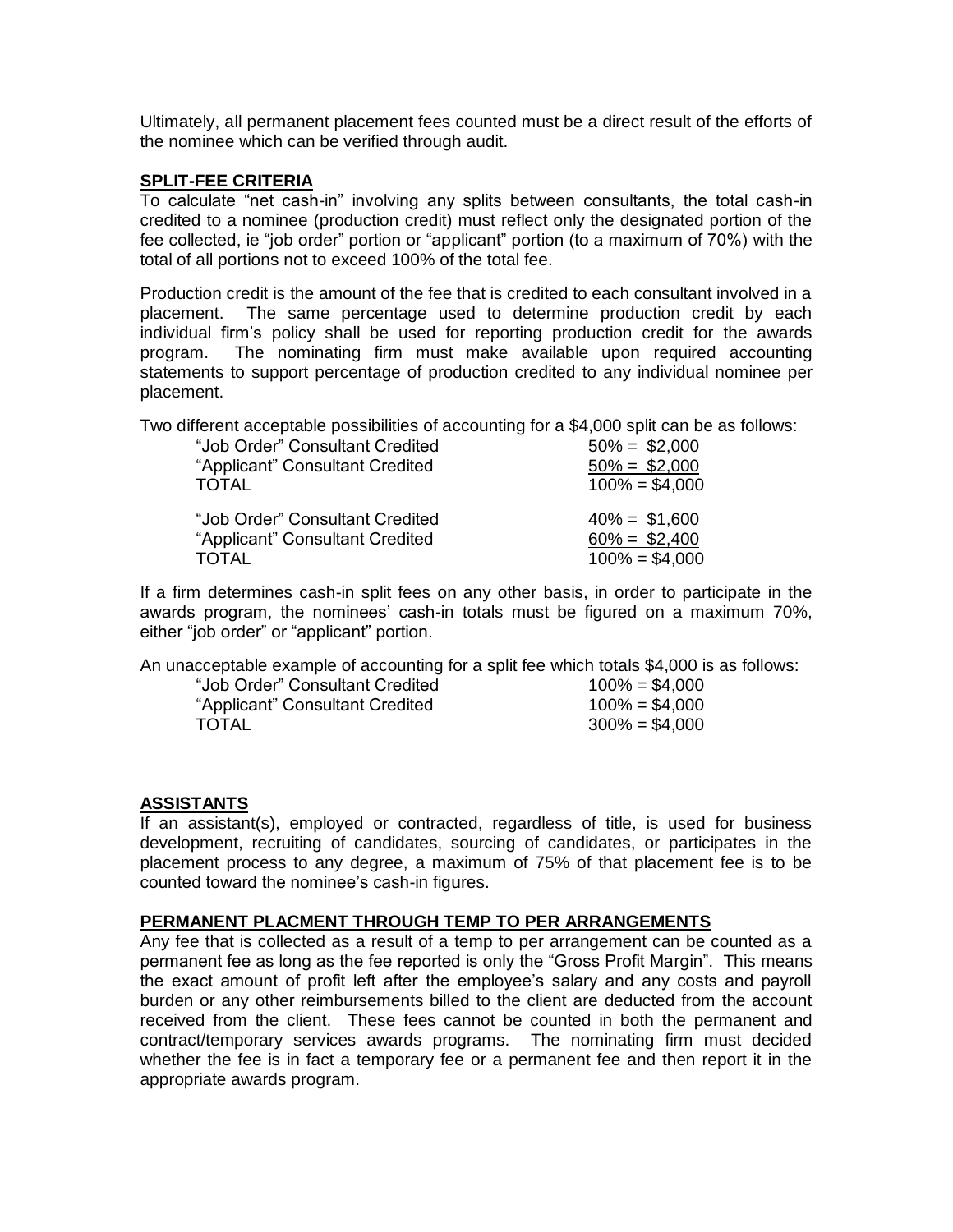# **RELEASE OF CASH-IN FIGURES**

All figures submitted will be held in the strictest confidence to be viewed only by the accounting firm. However, the cash-in figures of the Top Ten Award winners and the Rookie of the Year in each category will be released to the Awards Banquet Committee and announced during the awards banquet. If you do not wish your nominees' cash-in totals to be released an announced, you must indicate in the appropriate area on the ballot.

### **AUDIT PROCESS**

The HAAPC has appointed an outside CPA firm for the Awards Banquet audit process. The CPA firm will randomly audit nominees in all production categories. All nominations are subject to audit by an outside CPA firm and nominating services must be able to produce documentation on demand, with no less than 24 hours notice and within no more than 48 hours. Audit information will be held in confidence by the CPA unless audit findings differ from the originally reported figures. Such findings will then be shared with board members.

Should an audit occur, required documentation will include but it is not necessarily limited to:

- $\rightarrow$  All receivables for the year, by invoice
- $\rightarrow$  Listing of payroll or personnel records containing verification of assigned commissions or bonus, including W2 forms
- $\rightarrow$  List of all employees who worked in placing the personnel in the temporary placement division for the service that year
- $\rightarrow$  Policies, procedures and employment contracts dictating commission and bonuses, assignments and allocations
- $\rightarrow$  All documents used by participants or for nominee to calculate production claimed

# **WARRANTY OF ACCURACY**

By participation in this contest, the undersigned is warranting the accuracy of the information furnished; that the information provided was figured according to the method prescribed by the award criteria information; and that the nominee has been notified of the nomination, has consented to such nomination and to the terms and conditions of the awards program. Participation in the awards program as a nominee or otherwise constitutes acceptance of all terms and conditions of the awards program.

HAAPC interpretation and application of awards criteria, the audit conclusions of the CPA firm and dispute resolution is final. Any nominee who has received an award in error will forfeit the award. The ward will be presented to the next qualified nominee and the results publicly announced.

### **DISCLAIMER**

The awards made and recognition given are gratuitous and all applicants, nominees, award winners and participants in the awards program understand and agree that neither HAAPC, its Board of Directors, employees, agents, members nor independent contractors (collectively HAAPC) shall have any liability to all such applicants, nominees, award winners, and their employers at any time for any reason arising out of or connected with the awards program, including but no limited to HAAPC's negligence for failure to make an award, incorrectly making an award, errors in tabulation errors in auditing, information dissemination, errors in the making of an award and any